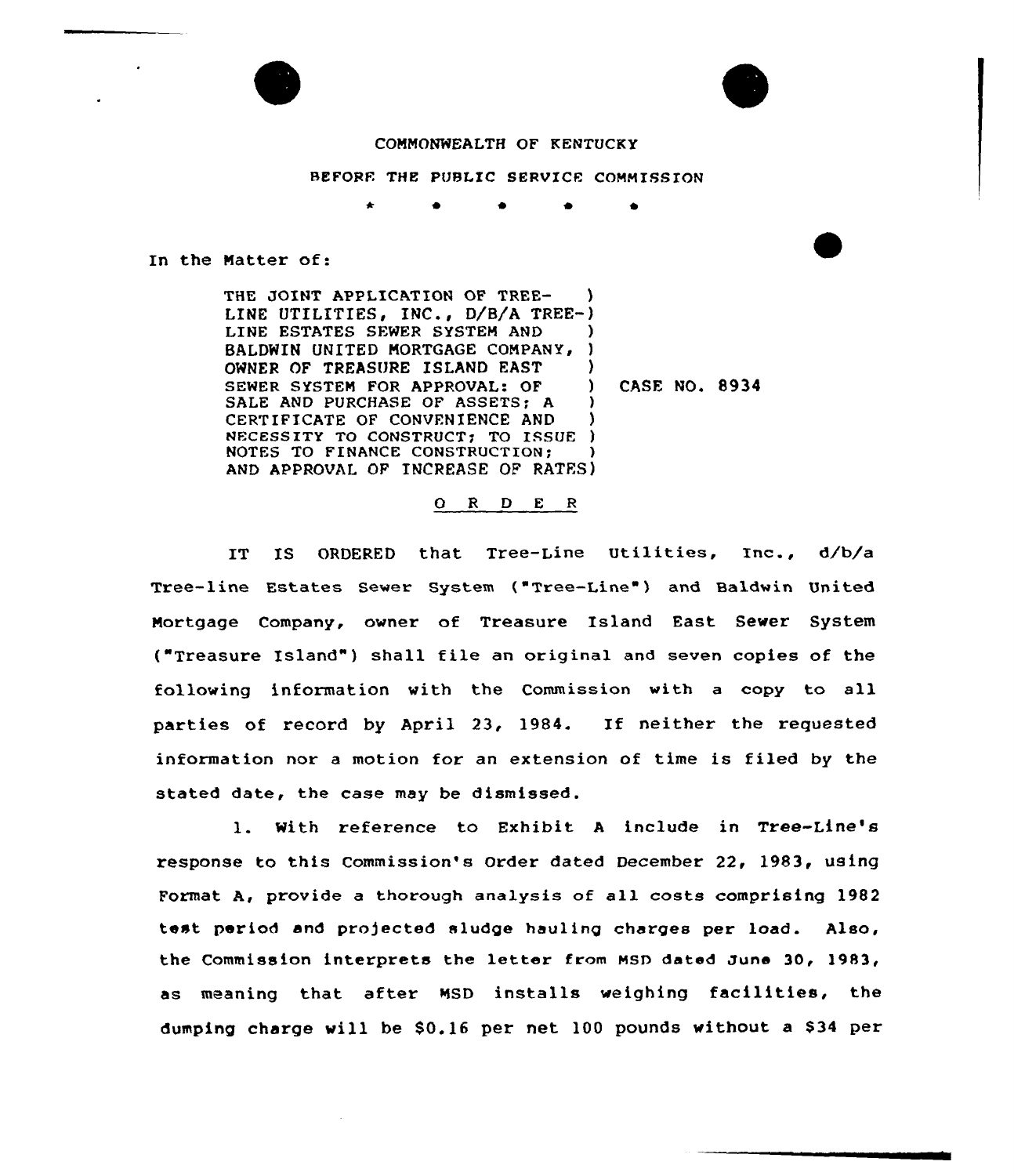truckload charge. However, the projection of sludge hauling charges as set out on Exhibit <sup>A</sup> includes this 834 item. Provide a statement from MSD clarifying the price to be charged per 4,300 gallon load after the weighing facility is installed.

2. Provide <sup>a</sup> copy of the log showing the number of visits and the amount of time spent by Andriott-Davidson's Service Company, Inc., ("Andriott-Davidson") in providing routine maintenance to Tree-Line from February to December 1982. Also, provide <sup>a</sup> copy of the checklist of duties performed at each visit.

3. When determining rates, it is the policy of the Commission to carefully analyze transactions occurring between associated companies during the test year. Since Mr. Carroll Cogan is the sole owner and president of both Tree-Line and Andriott-Davidson and all charges to Account No. 714 — Maintenance of Treatment and Disposal Plant during the test year were paid to Andriott-Davidson, a more in-depth description and analysis of services provided than is furnished in the invoices is needed in order to determine the appropriateness of the test-period charges to this account.

- a. With reference to the following test period invoices:
	- 1) Invoice No. 526-2 dated May 26, 1982, Sl,433.87
	- 2) Invoice No. 802-3 dated August 2, 1982,  $$1,102.73$

منصر صماعات المنادرة

For each invoice listed above, provide the following:

- 1) Total labor charges billed
- 2) Number of employees performing the job

 $-2-$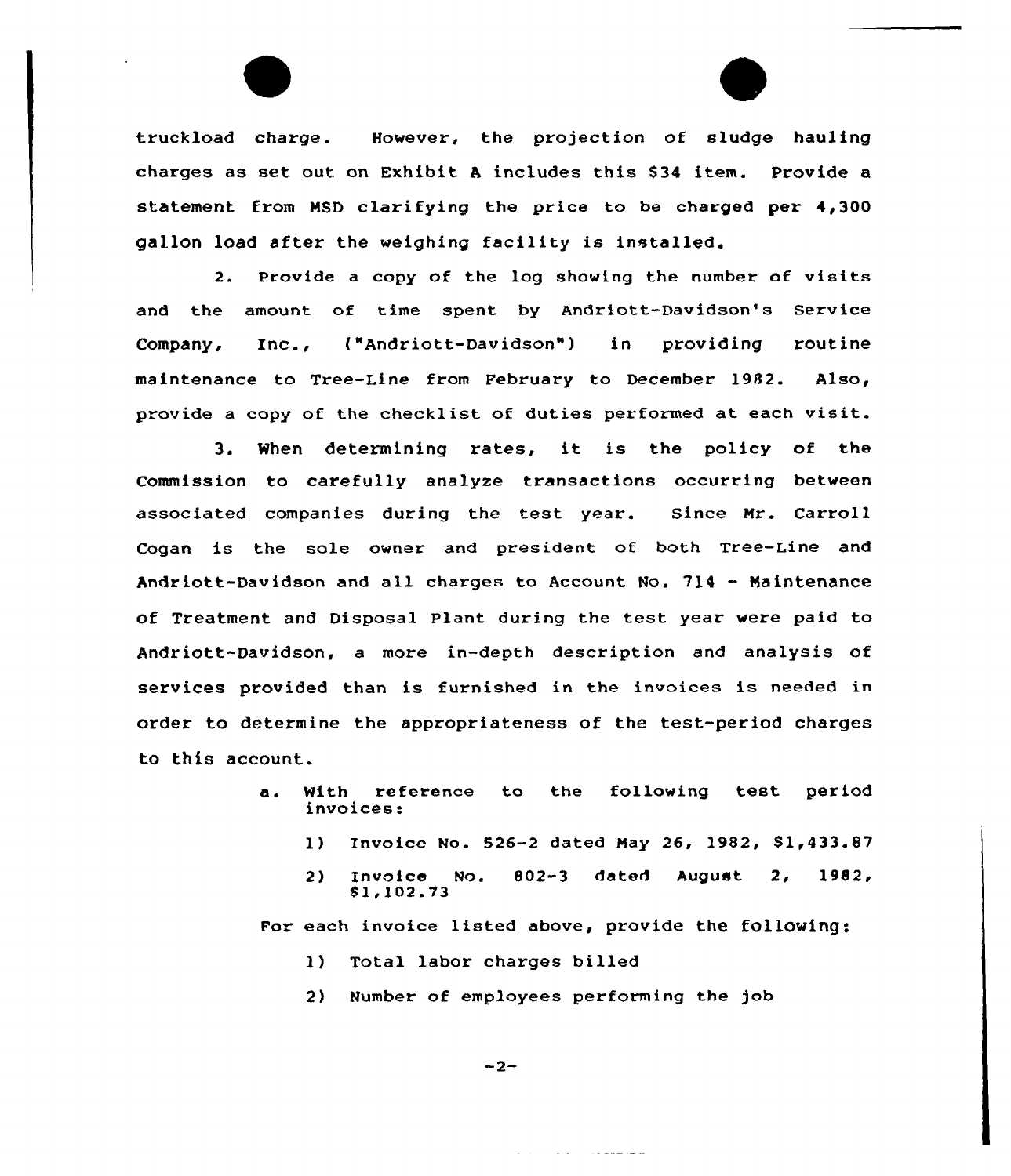



- 3) Total hours worked by each employee performing the job
- 4) Rates billed for each employee per hour
- 5) Rates paid by Andriott-Davidson to each employee per hour
- 6) Total mileage charges
- 7) Total miles traveled
- 8) Rate charged per mile or other basis for transportation charges
- 9) Cost to Andriott-Davidson of materials listed on the invoice
- 10) Provide a complete and thorough explanation of<br>verbal and/or written agreements between and/or written Tree-Line and Andriott-Davidson for non-routine<br>maintenance services. If there is a written maintenance services. agreement, please provide a copy.

4. Andriott-Davidson, who provides routine maintenance service to Tree-Line, is under the same ownership as Tree-Line. Since transactions between Andriott-Davidson and Tree-line are, by definition, less than arms-length, additional information is needed to determine the appropriateness of the test period charge to Tree-Line for services provided by Andriott-Davidson under the routine maintenance contract.

a. With reference to the standard routine maintenance contract, using Format 8, provide a detailed explanation of the basis for and the method nf determination of the monthly charges for each component of service provided. Please thoroughly explain the method and basis of prorated or allocated costs.

b. Provide <sup>a</sup> complete list of all sewer utilities that are provided routine maintenance services by Andriott-Davidson. Include for each utility listed the following:

 $-3-$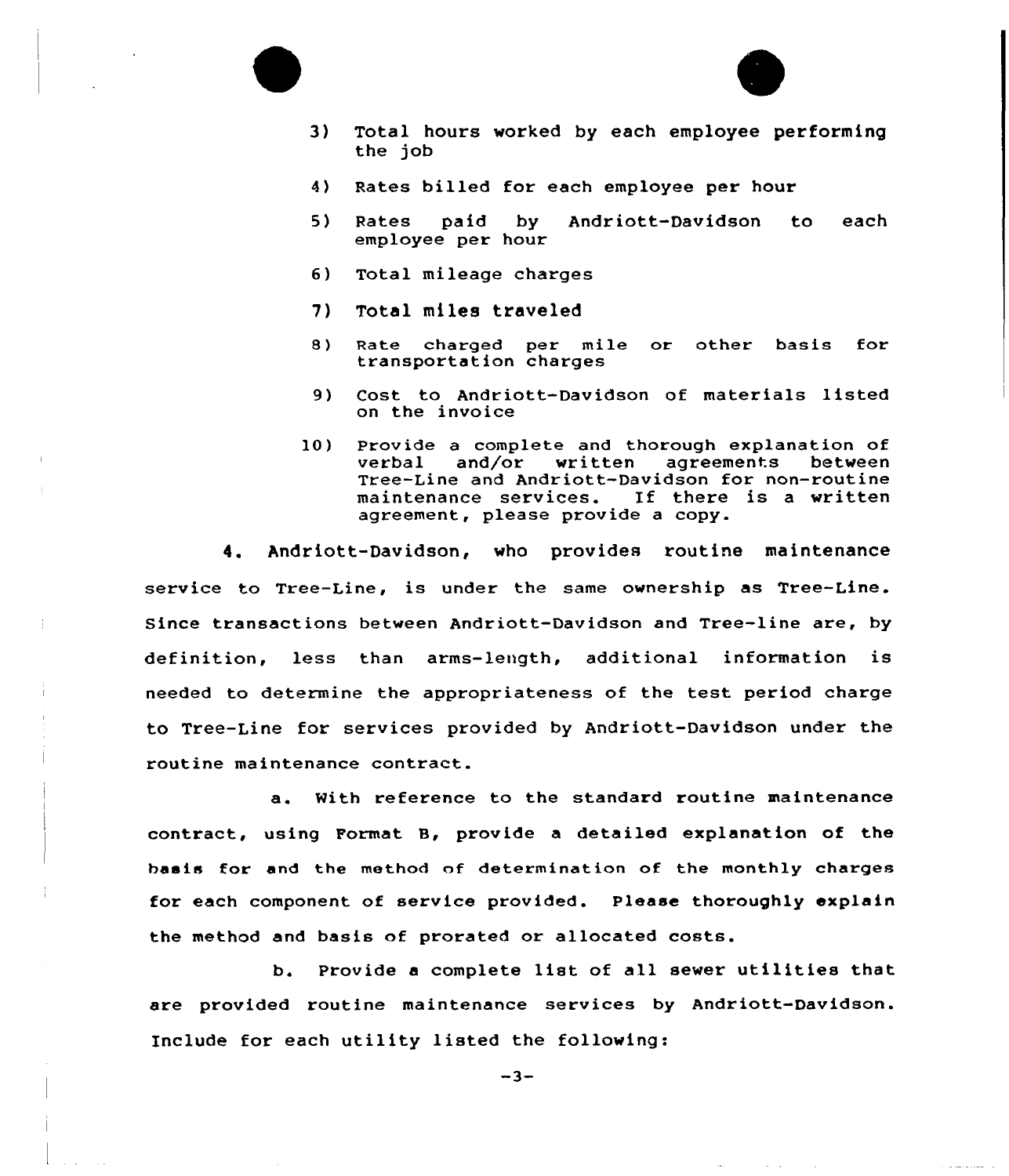



- 1) The monthly routine maintenance fee presently in effect and the effective date of that fee.
- 2) The previous monthly routine maintenance fee and the effective date.
- 3) The number of customers served by each utility.
- 4) The number of sewage treatment plants and the GPD capacity of each plant during the test period.
- 5) The location of the plant.
- 6) Whether the service is provided under the standard contract or special contract. copies of special contracts.
- 7) For each utility served under the standard contract identify by number each component of service provided for that utility.
- 8) Provide the number of visits to each treatment plant covered under the contract and the number of visits actually made to each treatment plant during the test period.
- c. Has Tree-Line negotiated with any other entities

who provide routine maintenance services for sewer utilities7

1) If yes, provide written documentation of any<br>communication regarding such negotiations, communication regarding including the date of the communication and estimates or quotes of charges.

d. Has Tree-Line considered any alternatives to contracting routine maintenance services, such as hiring full or part-time employees7 If so, provide complete details of those considerations.

5. Provide the period of electric service rendered by the Louisville Gas and Electric Company with regard to amounts paid by the Louisville Mortgage Service Company of \$195.03, \$235.71 and \$ 1,033.80 which was included in test year electric expense. Attached is <sup>a</sup> copy of these invoices.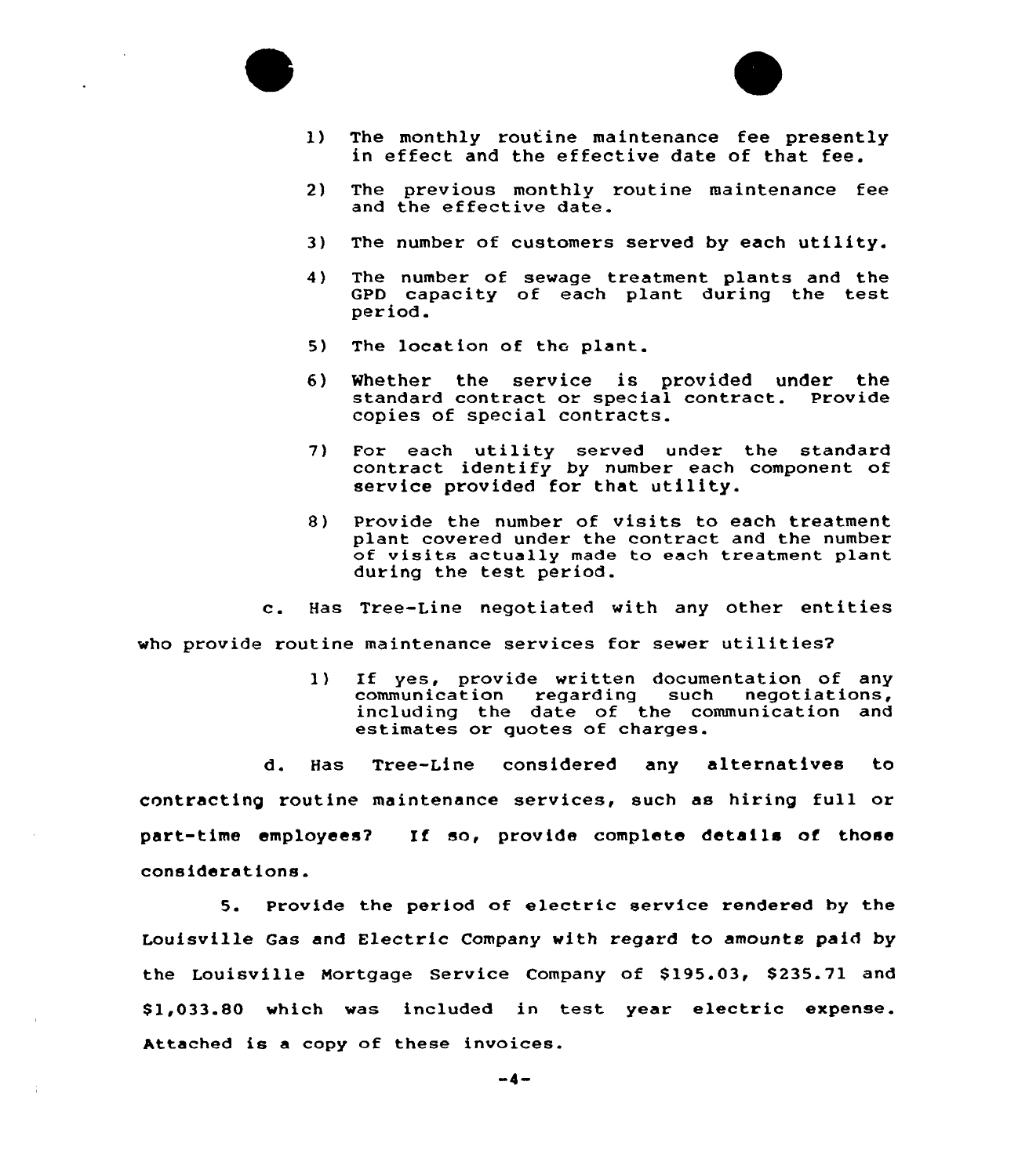

6. If known, provide the average monthly residential water usage in Tree-Line Estates.

Done at Frankfort, Kentucky, this 6th day of April, 1984.

PUSLIC SERVICE CONNISSION

ılø or the Commission

ATTEST:

**Secretary**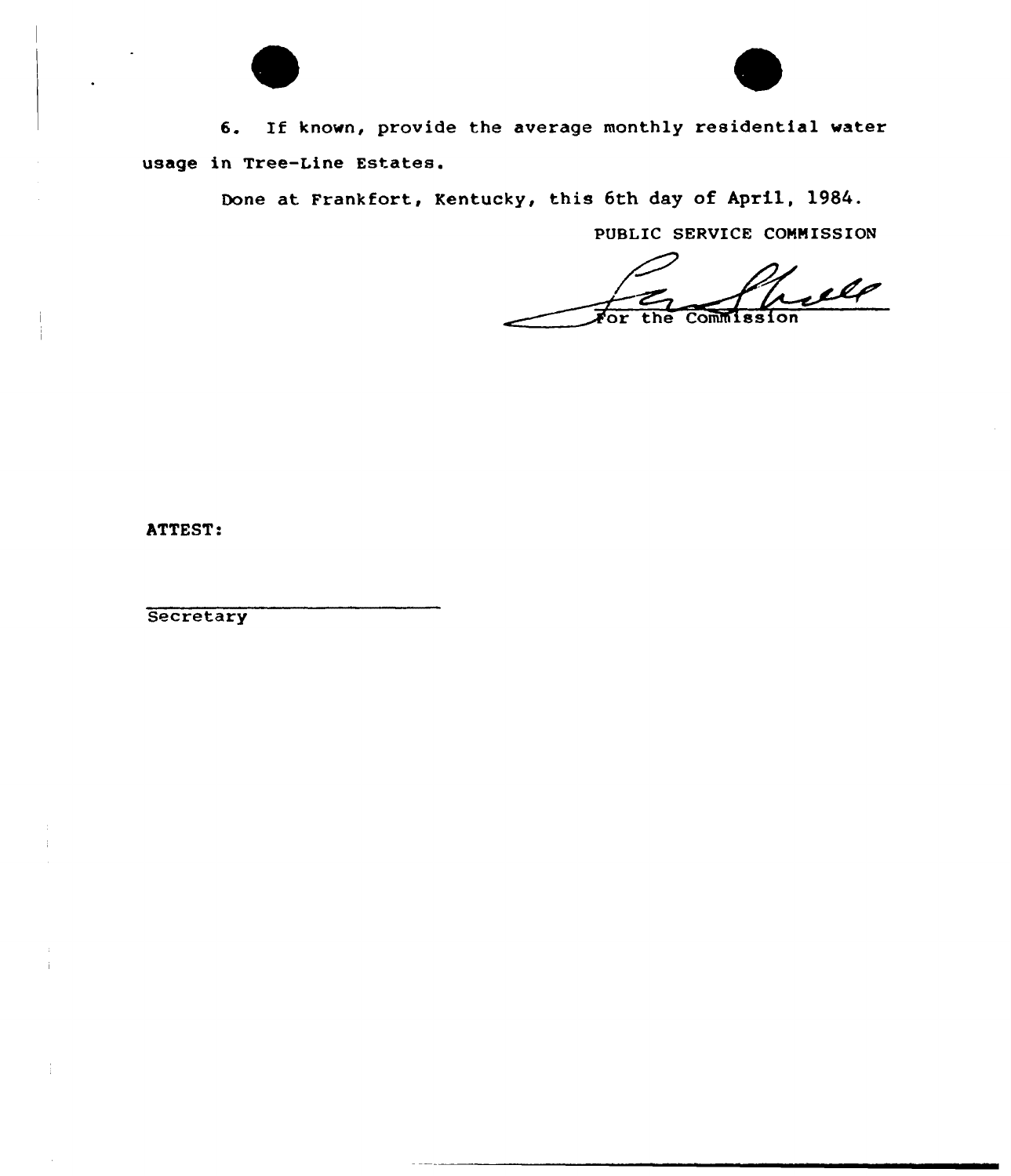



## Format A

Analysis of Sludge Hauling Expense

## Per Load

|                |                        |                                       | 1982 |     | ÷<br>Projected |
|----------------|------------------------|---------------------------------------|------|-----|----------------|
| $\mathbf{1}$ . |                        | C.F.S.: Cost of Providing<br>Services |      |     |                |
|                | Labor<br>a.            |                                       | \$   |     | \$             |
|                | Travel<br>b.           |                                       |      |     |                |
|                | Other<br>$c_{\bullet}$ |                                       |      |     |                |
|                | 1)                     |                                       |      |     |                |
|                | 2)                     |                                       |      |     |                |
|                | Margin<br>d.           |                                       |      |     |                |
| 2.             | M.S.D. Dumping         |                                       |      |     |                |
|                | Flat fee<br>a.         |                                       | \$   |     | \$             |
|                | b.                     | Per 100 pounds fee                    |      |     |                |
| 3.             | Other                  |                                       |      |     |                |
|                | a.                     |                                       | \$   |     | \$             |
|                | b.                     |                                       |      |     |                |
|                | TOTAL CHARGE           |                                       | \$   | 105 | \$<br>160      |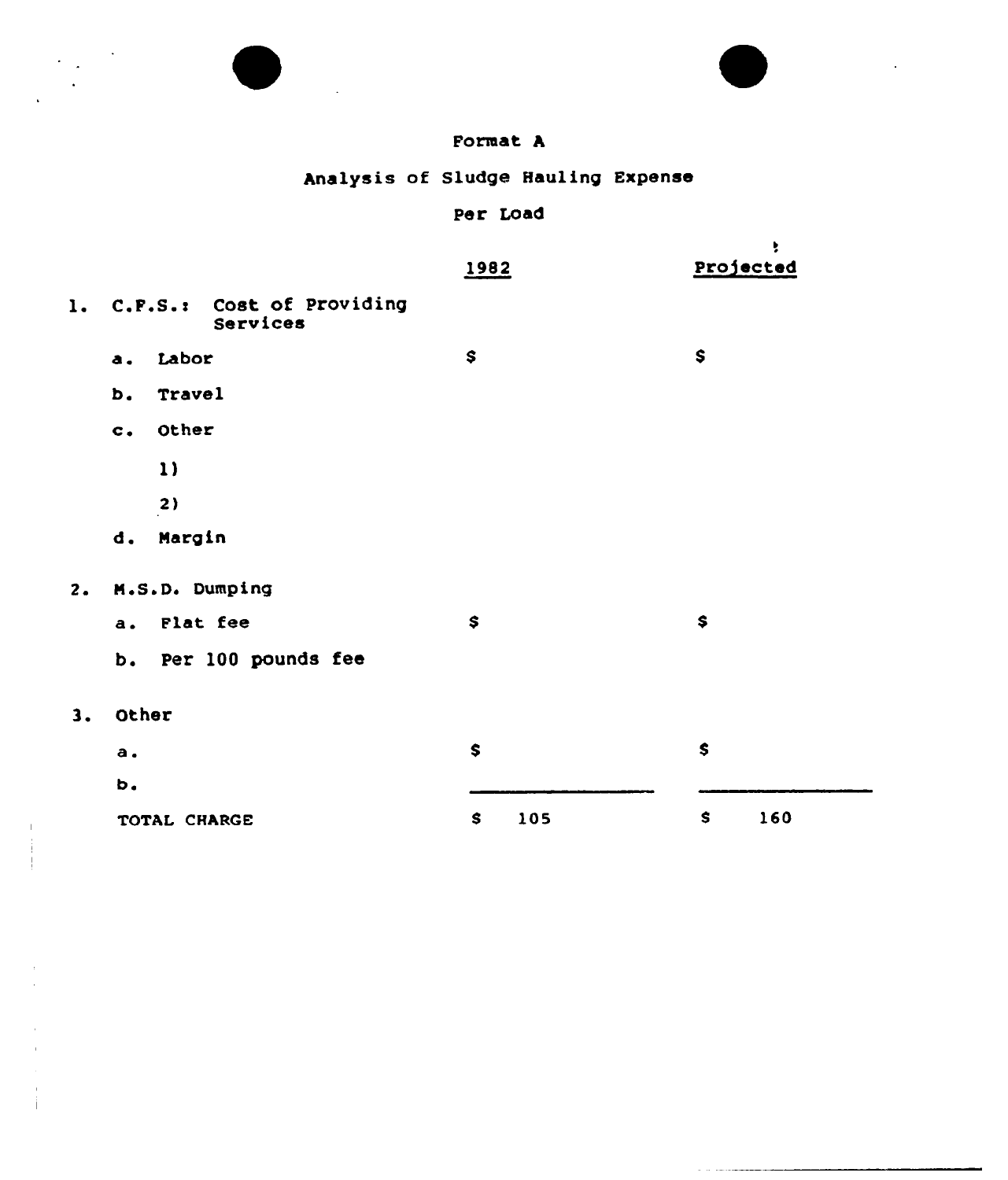



 $\sim 10$ 

 $\mathbf{A}$ 

### Cost Justification for

#### \$250 Routine Maintenance Expense

# Costs to Andriott-Davidson to provid<br>routine maintenance services to Tree Line per month\*:

 $\mathcal{A}$ 

| 1.  | Basic Labor                                                                                                                                                                                                                                                                                                                                                                                                                                                                      | \$                     | hrs. |
|-----|----------------------------------------------------------------------------------------------------------------------------------------------------------------------------------------------------------------------------------------------------------------------------------------------------------------------------------------------------------------------------------------------------------------------------------------------------------------------------------|------------------------|------|
| 2.  | Supervisor Labor                                                                                                                                                                                                                                                                                                                                                                                                                                                                 | S.                     | hrs. |
| 3.  | Health Insurance                                                                                                                                                                                                                                                                                                                                                                                                                                                                 | $\sim$                 |      |
| 4.  | Workmen's Compensation                                                                                                                                                                                                                                                                                                                                                                                                                                                           | \$.                    |      |
| 5.  | Pension Plans                                                                                                                                                                                                                                                                                                                                                                                                                                                                    | \$                     |      |
| б.  | Overhead                                                                                                                                                                                                                                                                                                                                                                                                                                                                         | \$                     |      |
| 7.  | Vehicle Cost                                                                                                                                                                                                                                                                                                                                                                                                                                                                     | \$                     |      |
| 8.  | Vehicle Operating Costs                                                                                                                                                                                                                                                                                                                                                                                                                                                          | $\sim$                 |      |
| 9.  | Other                                                                                                                                                                                                                                                                                                                                                                                                                                                                            |                        |      |
|     | a.<br>$\frac{1}{2} \left( \frac{1}{2} \right) \left( \frac{1}{2} \right) \left( \frac{1}{2} \right) \left( \frac{1}{2} \right) \left( \frac{1}{2} \right) \left( \frac{1}{2} \right) \left( \frac{1}{2} \right) \left( \frac{1}{2} \right) \left( \frac{1}{2} \right) \left( \frac{1}{2} \right) \left( \frac{1}{2} \right) \left( \frac{1}{2} \right) \left( \frac{1}{2} \right) \left( \frac{1}{2} \right) \left( \frac{1}{2} \right) \left( \frac{1}{2} \right) \left( \frac$ | $s$ $-$                |      |
|     | b.                                                                                                                                                                                                                                                                                                                                                                                                                                                                               | S.                     |      |
|     | $c_{\bullet}$                                                                                                                                                                                                                                                                                                                                                                                                                                                                    | S.                     |      |
| 10. | Margin                                                                                                                                                                                                                                                                                                                                                                                                                                                                           | \$<br>$$250$ per month |      |

\*Thoroughly explain any pro ration or allocation of costs and the basis for using such methods.